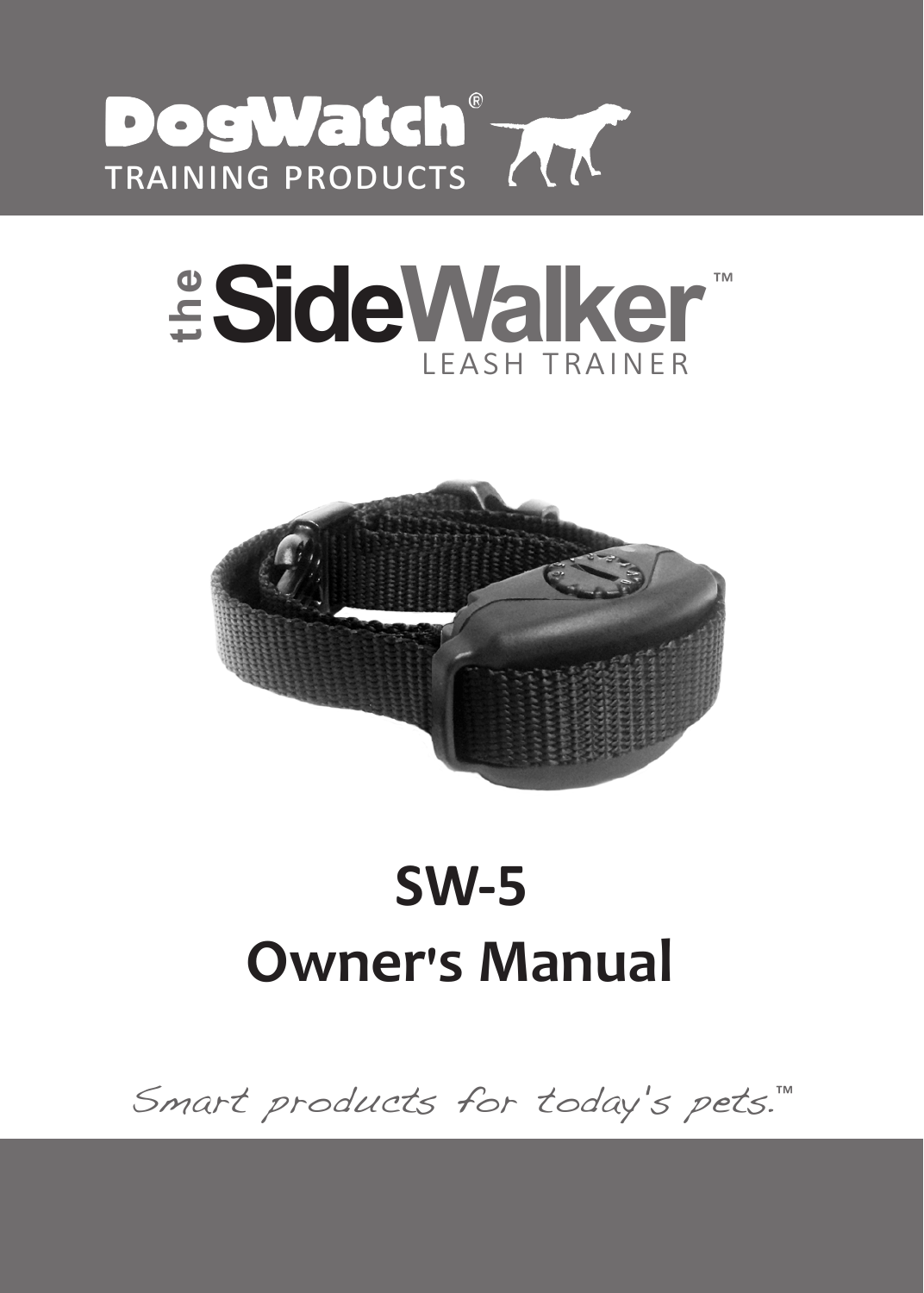Thank you for purchasing



# **by DogWatch**

At DogWatch, "It's all about your dog.**®**" We take great pride in the quality of our products. We are committed to bringing you the safest and most technologically advanced training products for your dog.

**Please read the instructions in this Owner's Guide before using the SideWalker.** 



**Warranty Registration** *Please register your product online. This will help ensure timely warranty work should you need it.*

If you have questions, please visit our Training Products website: www.DogWatchTrainingProducts.com

> Customer Service: 1 (800) 793-3436, M-F, 9 am to 5 pm EST.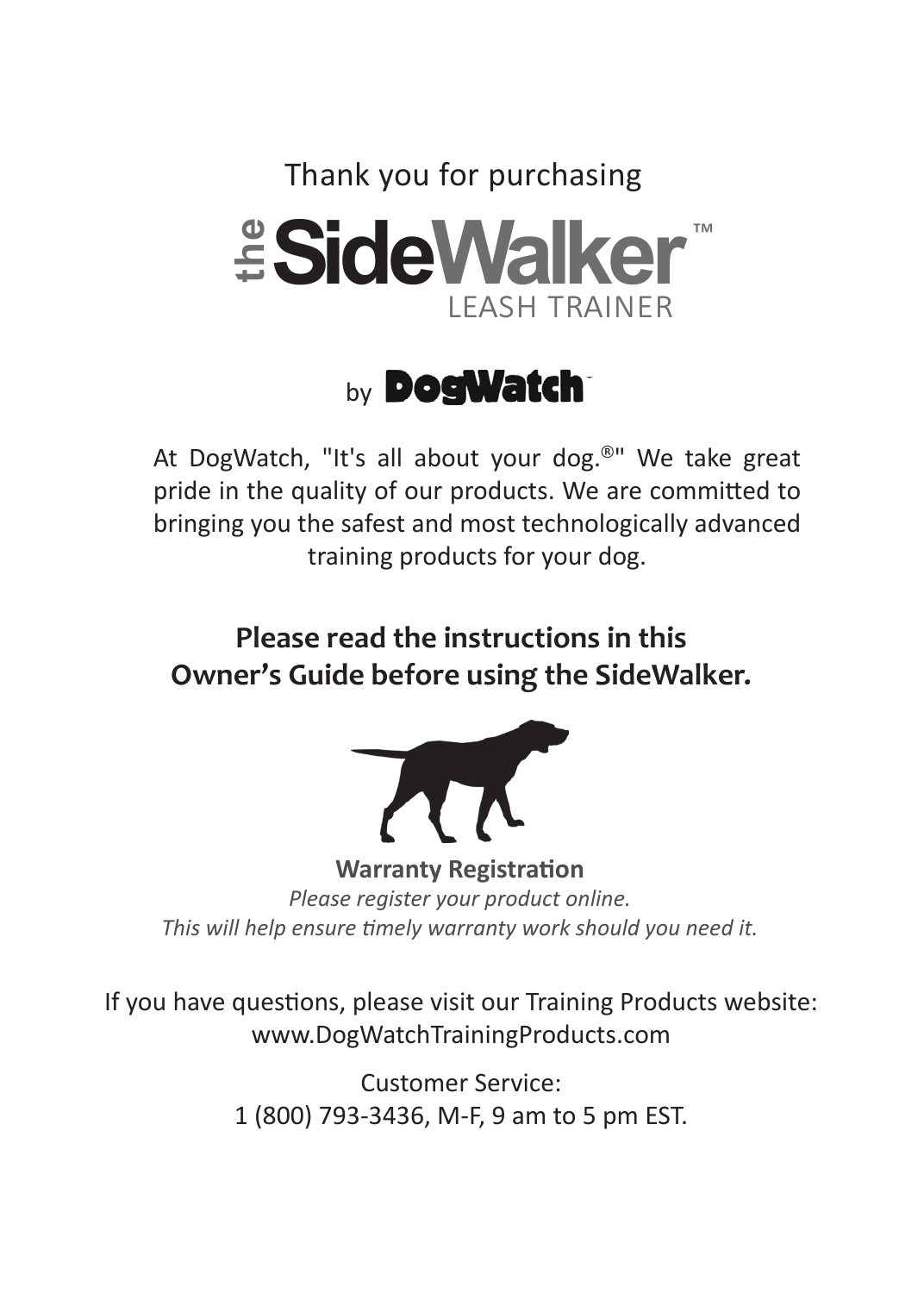## **TABLE OF CONTENTS**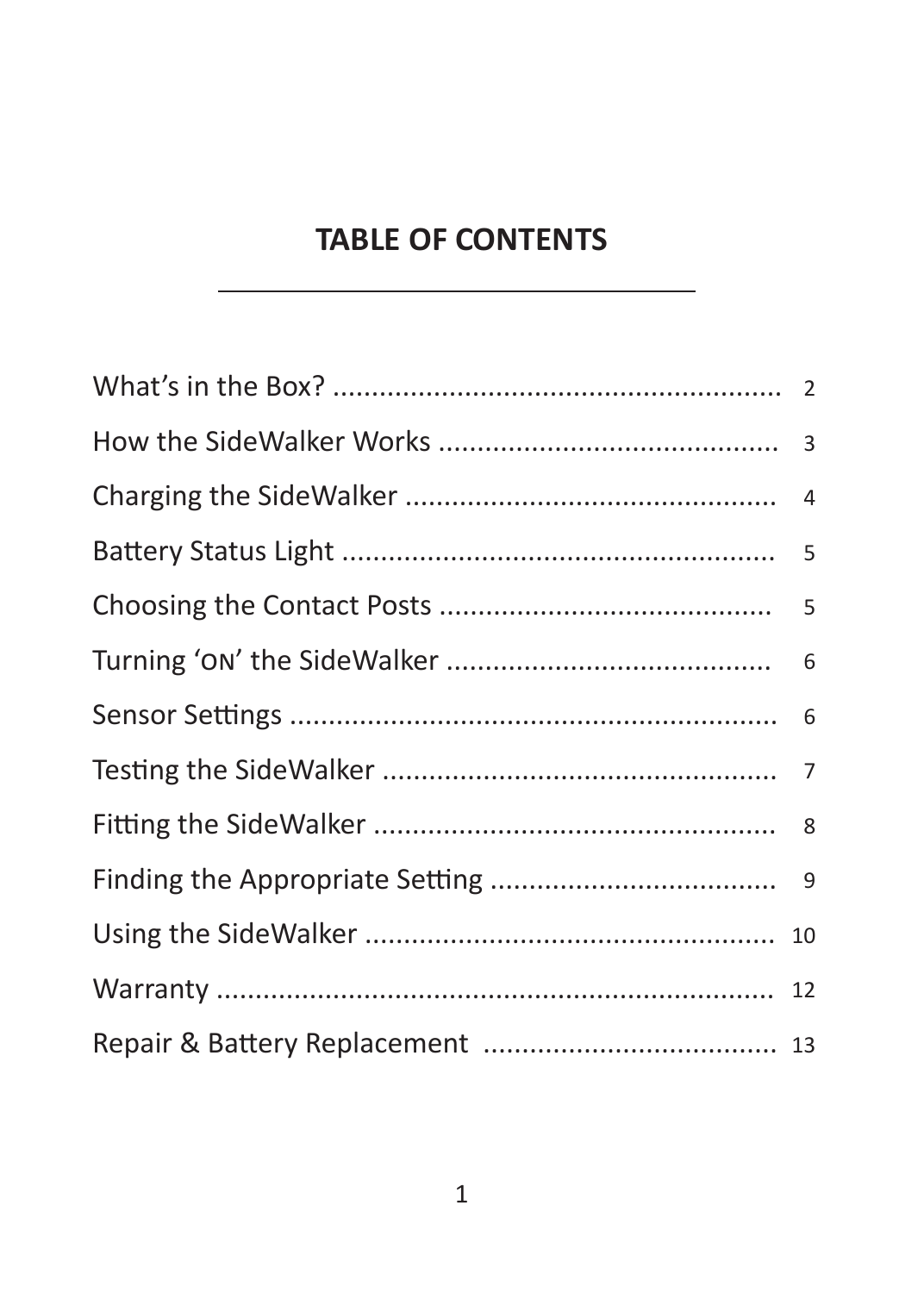## SideWalker Multi-Tool



*Test light/contact post wrench*



## Collar Strap



## Contact Posts

*Short Posts )attached to SideWalker(*



*Long Posts )packaged separately(*



Battery Charger

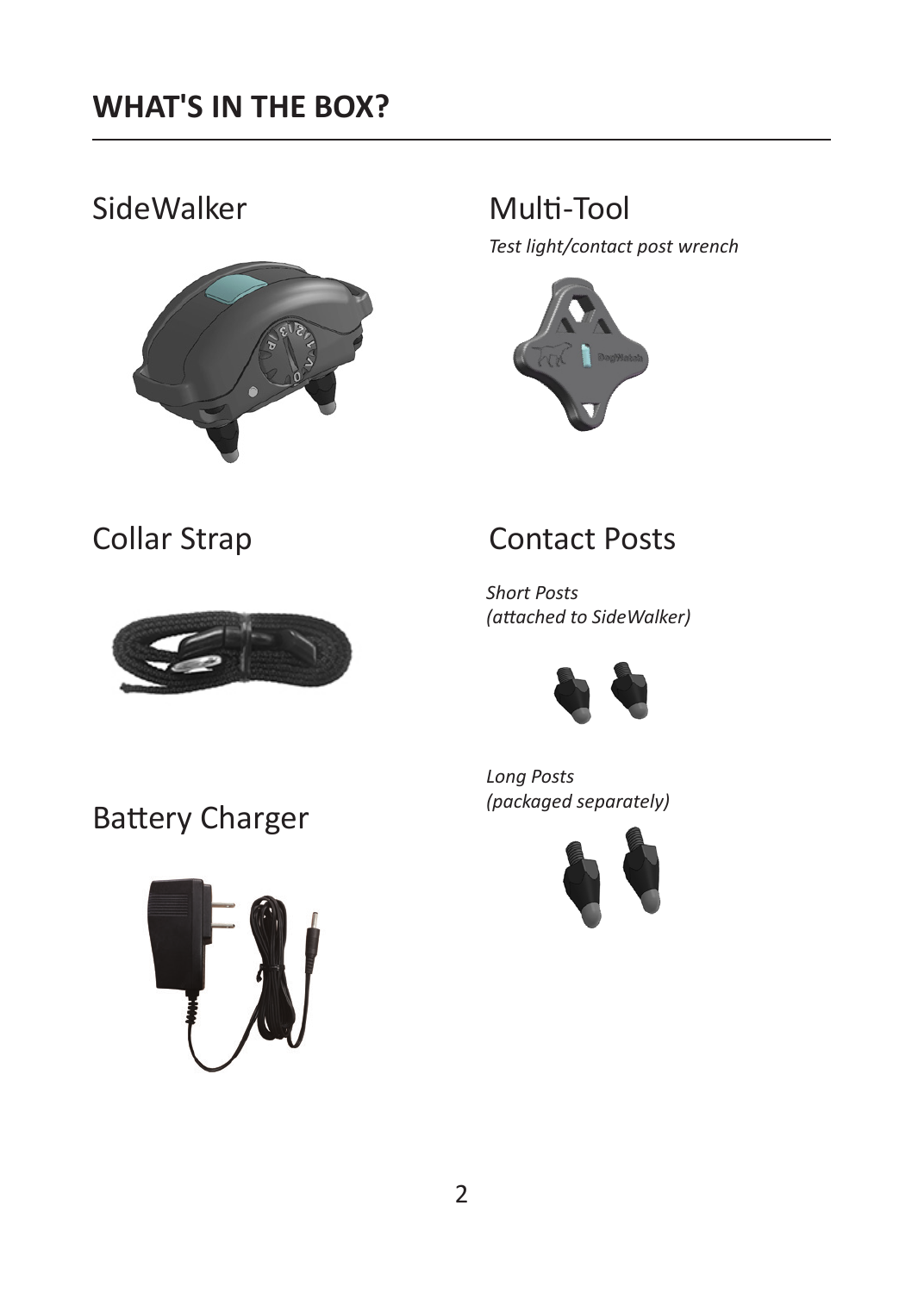## **HOW THE SIDEWALKER WORKS**



The SideWalker provides a safe and enjoyable 'on-leash' experience for you and your dog. It assists in eliminating excessive pulling and reinforces appropriate leash training.

The 'self-teaching' design of the SideWalker reinforces and rewards appropriate leash walking behavior.

- When the dog pulls on the leash, the pressure of the collar strap over the sensor activates either a vibration signal or electrical stimulation (see page 6.)
- The level of vibration or stimulation gradually increases as the dog pulls. The vibration or stimulation stops when the dog stops pulling.
- To prevent accidental or unnecessary activation (vibration or stimulation), the SideWalker does not activate at low pull pressures.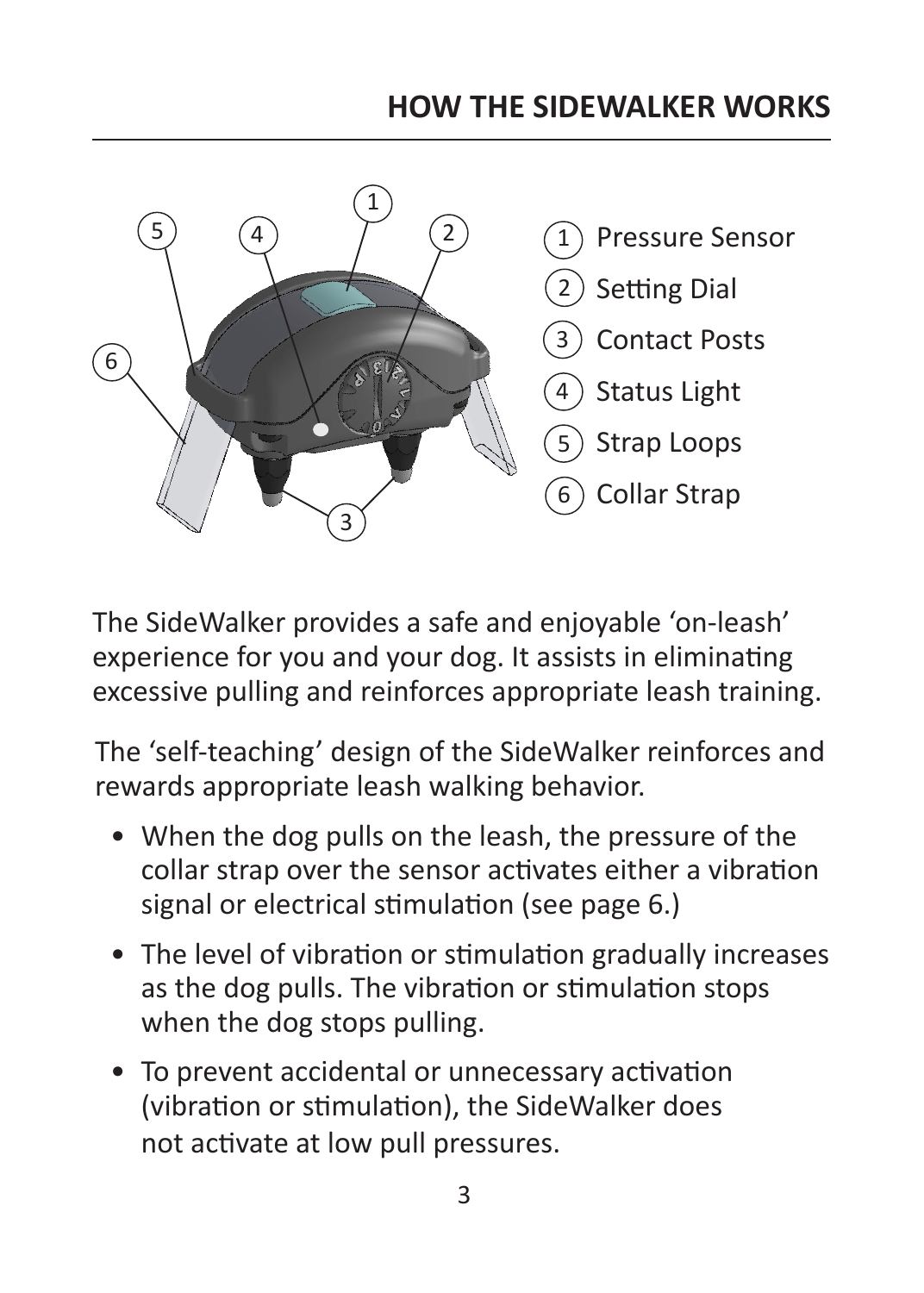## **CHARGING THE SIDEWALKER**

## **IMPORTANT! Charge for 3-4 hours before the first use.**

Note: The SideWalker turns 'off' when connected to the charger.



Lift the protective flap over the charging port  $(1)$  and insert the charger.

- While charging, the status  $light(2)$  will be **solid Red**.
- When fully charged, the status light will turn **solid Green**.



When the SideWalker is turned  $'$ ON' $\cdot$ 

- *• Fully charged:* the status light **flashes Green**.
- *• Needs charging:* the status light **flashes Red**.

**To prevent unintended activation, turn 'off' or remove the SideWalker when not actively training or walking your dog.**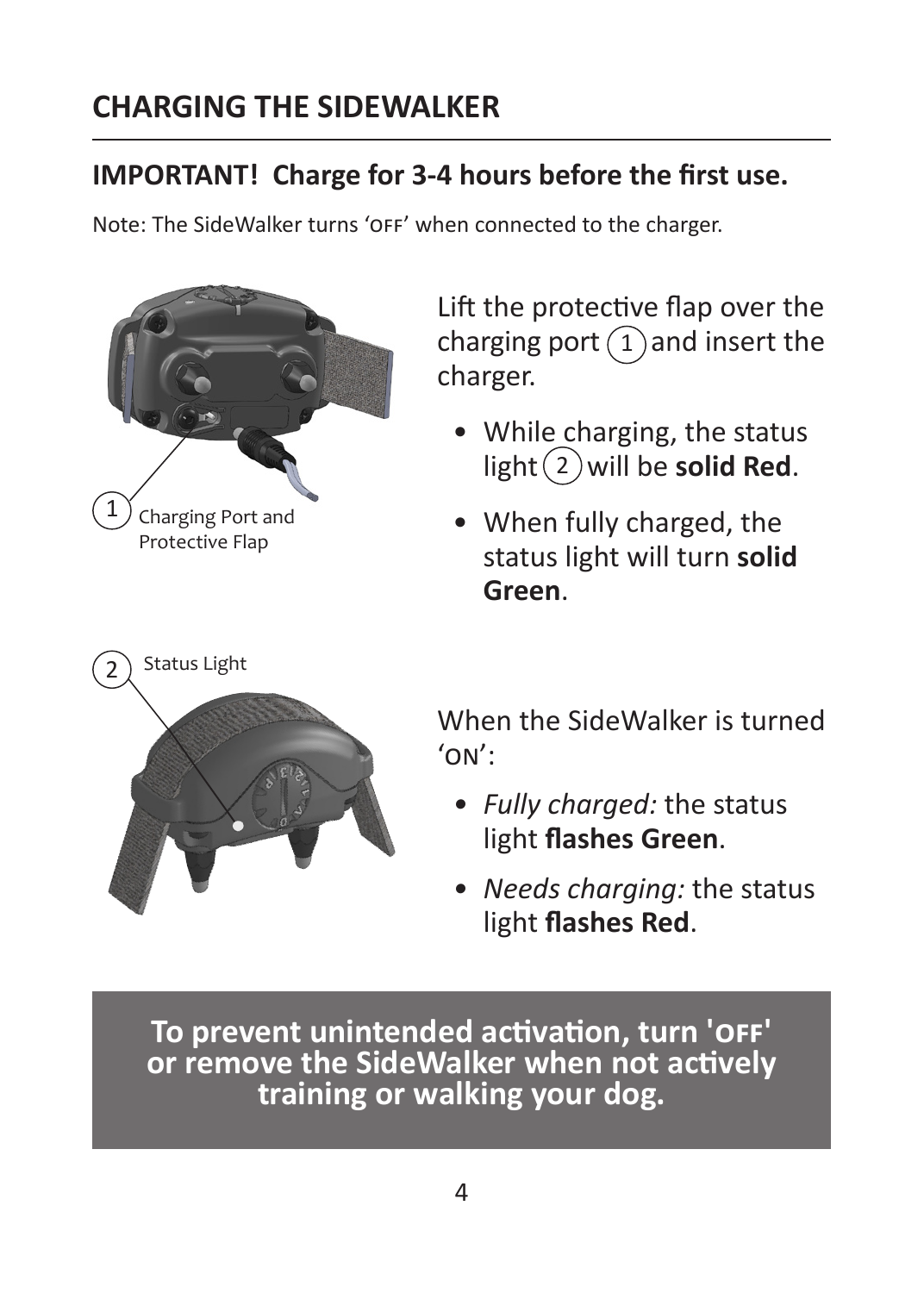### **Battery Status Light**

- Blinks Green Turned 'on', charged
- Blinks Red Turned 'on', low battery
	- Steady Red Plugged-in, charging
- Steady Green Plugged-in, charged

The battery typically stays charged for several days. This varies based on frequency of use and the dog's pulling behavior.



# **CHOOSING CONTACT POSTS**

Select the Contact Posts that provide the best skin contact.

- The short posts work well for short-haired dogs.
- The long posts work best for dogs with long hair or thick coats.

Using the Multi-Tool wrench (see page 2) screw the posts securely into the SideWalker. Check them periodically to make sure they are secure.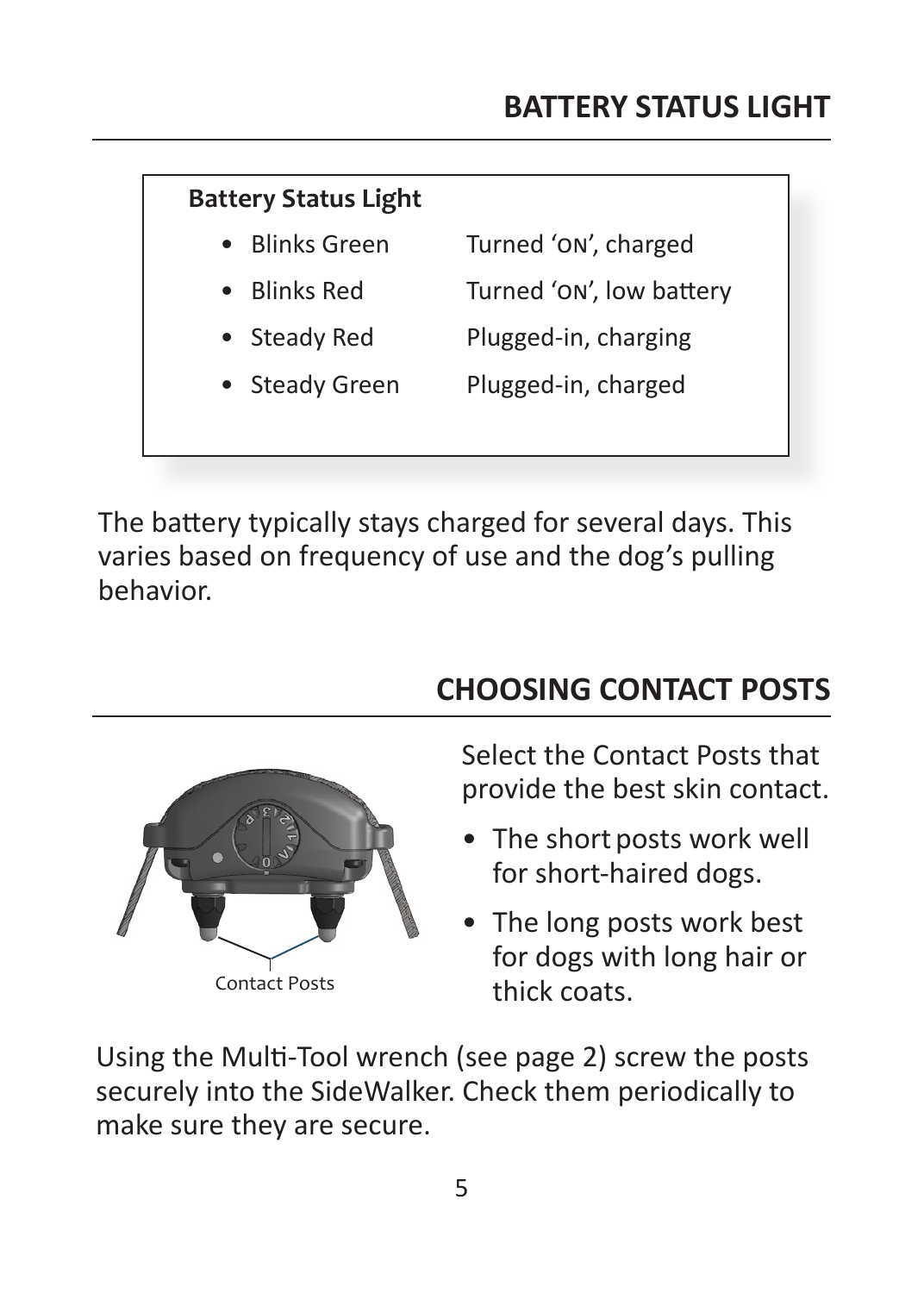# **TURNING 'ON' THE SIDEWALKER**

To turn the SideWalker 'on', rotate the dial clockwise from '0' (OFF) to the desired setting. This can be done using your fingers or a coin.

 *To allow time to put the collar on the dog, the Pressure Sensor will not activate for 10 seconds after turning it 'on'.* 



# **SENSOR SETTINGS**

## **The SideWalker has 5 settings.** SETTINGS

## *Vibration Setting and Settings 1-3*

- When the dog pulls, the level of the vibration or stimulation (for that setting) gradually increases.
- When the dog stops pulling, the SideWalker re-sets to the lowest level for that setting.

# O 'off' V Vibration only 1 Low 2 Med 3 High *stimulation*

P Progressive

## *Progressive Setting*

Setting 'P' begins with vibration and then automatically progresses from low to high stimulation if the dog continues to pull. When the dog stops pulling, the SideWalker re-sets to vibration in the 'P' setting.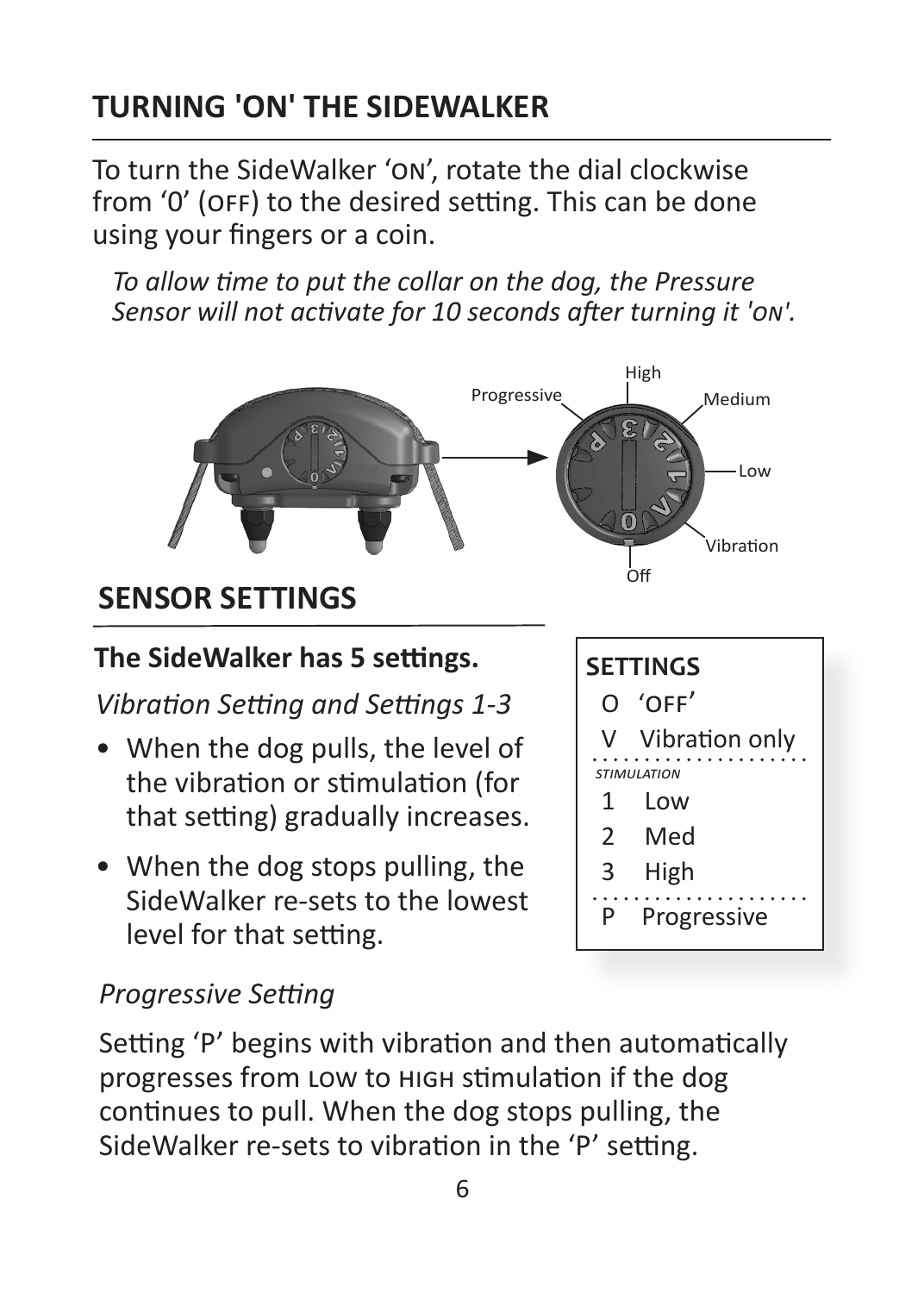Reminder: The Pressure Sensor will not activate for 10 seconds after turning 'on' the SideWalker.

#### **Testing the Vibration Setting:**

- Start in the 'OFF' position ('0').
- Turn the dial to the 'V'(VIBRATE) position.
- Gently press on the pressure sensor  $(1)$  under the collar strap and then begin to increase the pressure.
- As you increase the pressure on the sensor, the vibration will intensify.

### **Testing the Stimulation Setting:**

- Start in the 'OFF' position ('0').
- Turn the dial to the '3' (high) position.
- Place the TEST LIGHT on the contact posts. $(2)$
- Gently press on the pressure sensor  $(1)$  under the collar strap and then begin to increase the pressure.
- The test light  $(3)$  on the Multi-Tool should illuminate and get brighter as you increase the pressure.



Multi-Tool with Test Light



 $\overline{2}$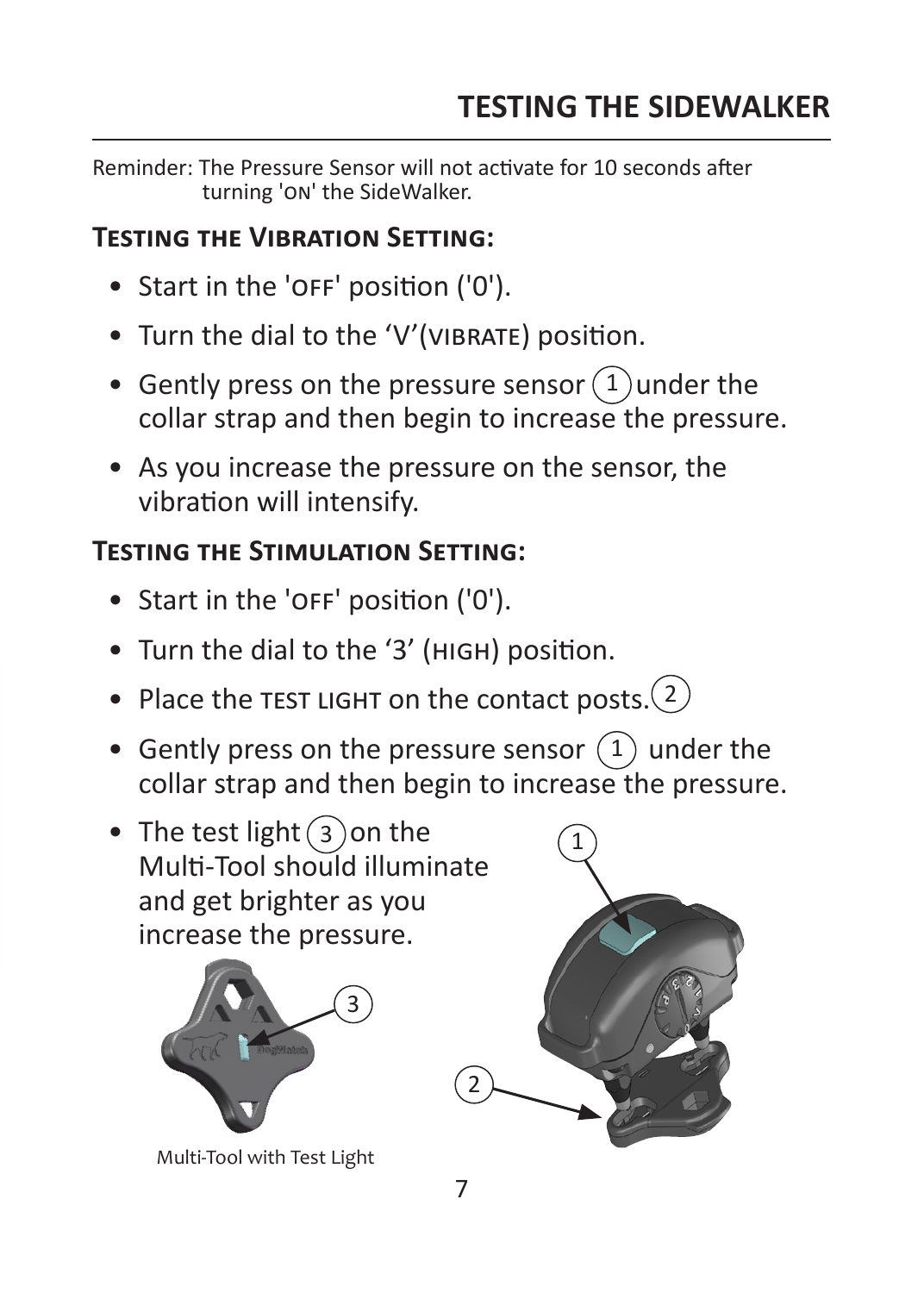## **FITTING THE SIDEWALKER**

*When fitting the collar, make sure the the dial is set in the '0' (off) position.*



*note: To prevent skin irritation and accidental activation, remove the SideWalker when your dog is 'off leash'.*

## **Proper Fit**

Proper fit is very important. The collar strap should be **slightly loose.** You should be able to easily insert your thumb under the collar strap.

- *• If the collar is* **too tight***, the vibration or stimulation may be triggered even when the dog is not really pulling (or when you are putting on the collar.)*
- *• If the collar is* **too loose***, the vibration/stimulation may be inconsistent or the dog may not feel the sensation.*

Adjust the SideWalker so it is opposite the 'D' ring (where the leash attaches to the collar.) This will ensure consistent pressure when the dog pulls.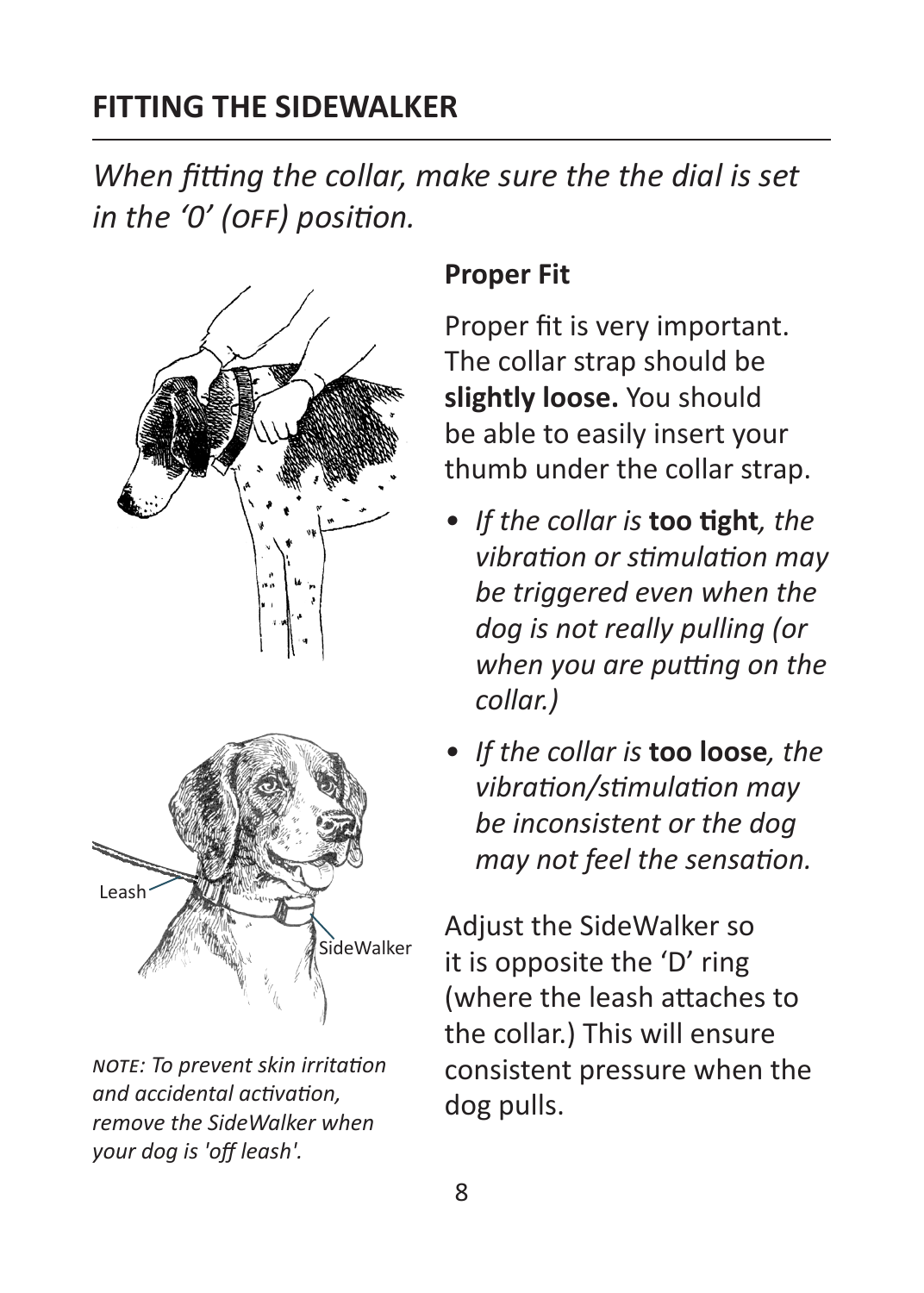- 1. Turn-on the SideWalker and set it to 'V' (vibration).
- 2. Place the SideWalker collar on your dog and attach your leash to the 'D' ring on the collar.
- 3. Pull gently on the leash. Gradually increase the pressure and watch carefully for any kind of a reaction, such as a head shake, ear twitch or any subtle change in behavior.

If the dog responds to the 'V' setting, this is a good place to start.

- 4. If you do not see a reaction or the dog continues to pull, increase the setting to '1' and repeat the previous step.
- 5. Continue this pattern, *increasing one setting at a time*, until your dog responds to the collar. If your dog does not appear to respond to the collar, make sure the collar fits properly and is turned 'on'.

*note: When you change the setting, the SideWalker vibrates briefly to confirm that the setting has* changed.

#### **Important! Do not increase more than one setting at time.**

#### **warning**

This product is **not** intended for use with dogs who have a history of aggressive behavior. We recommend you consult a qualified professional who has experience working with aggressive dogs.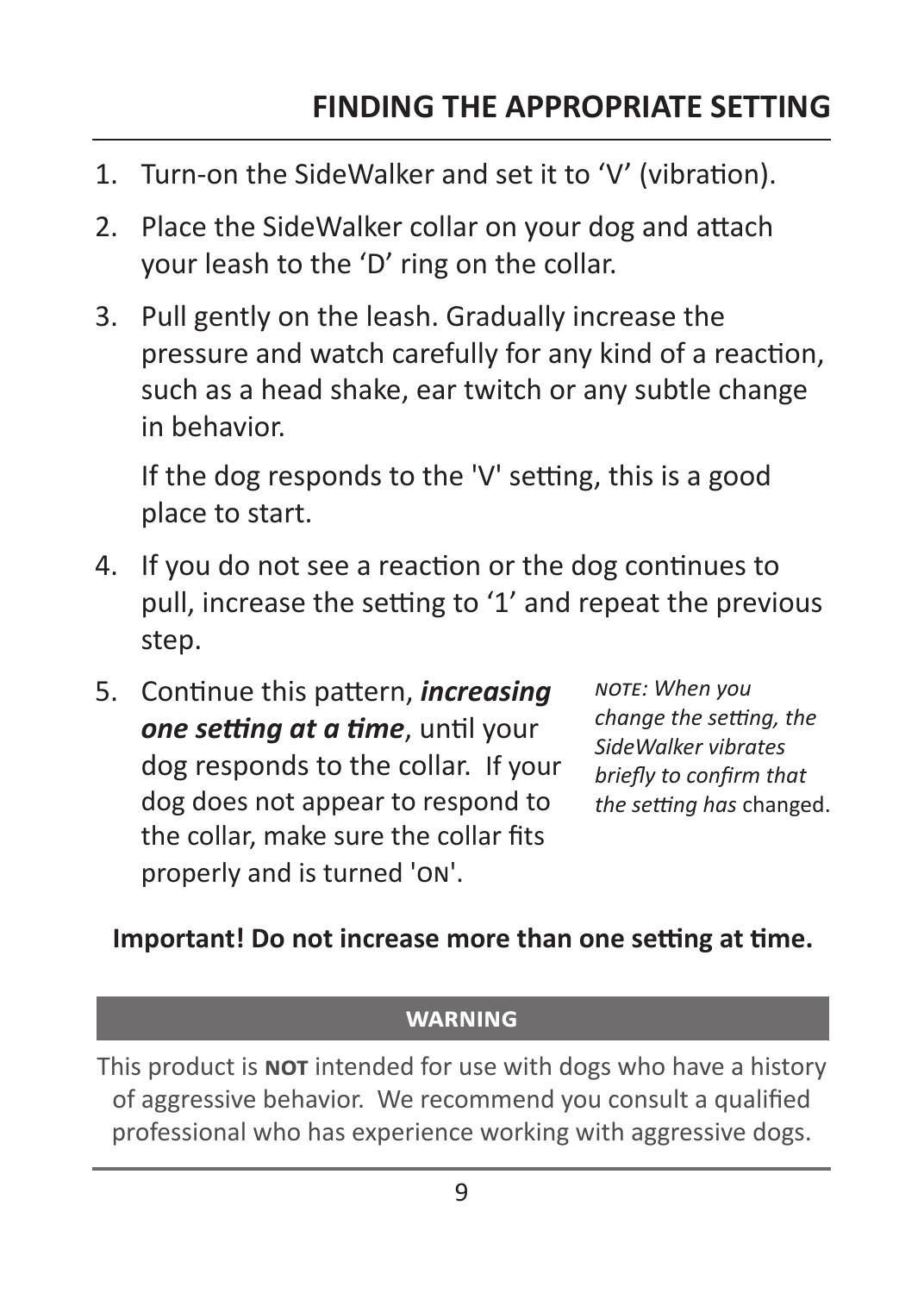# **Proper Placement of the SideWalker**

The collar strap should be slightly loose so the SideWalker can rotate on the dog's neck. **As you walk with the dog, the SideWalker must rotate to a position opposite the direction of the leash pull**. For example, if the dog is on your left, the Side Walker should rotate to the left side of the dog's neck. When the dog pulls away from you, it activates the SideWalker. The dog's movement toward you releases the pressure and turns off the stimulation or vibration.

## **Introduction to the SideWalker**



Some dogs may benefit from learning the "pressure on/off" sequence before training begins. Put the dog on a tie-out and walk away. When the dog tries to follow you, he will learn that pulling on the leash activates the collar.

Most dogs learn quickly that:

- Collar activation begins when they reach the end of the tie-out leash.
- When they stop pulling, the sensation stops.

Repeat this exercise several times until the dog naturally stops before activating the SideWalker.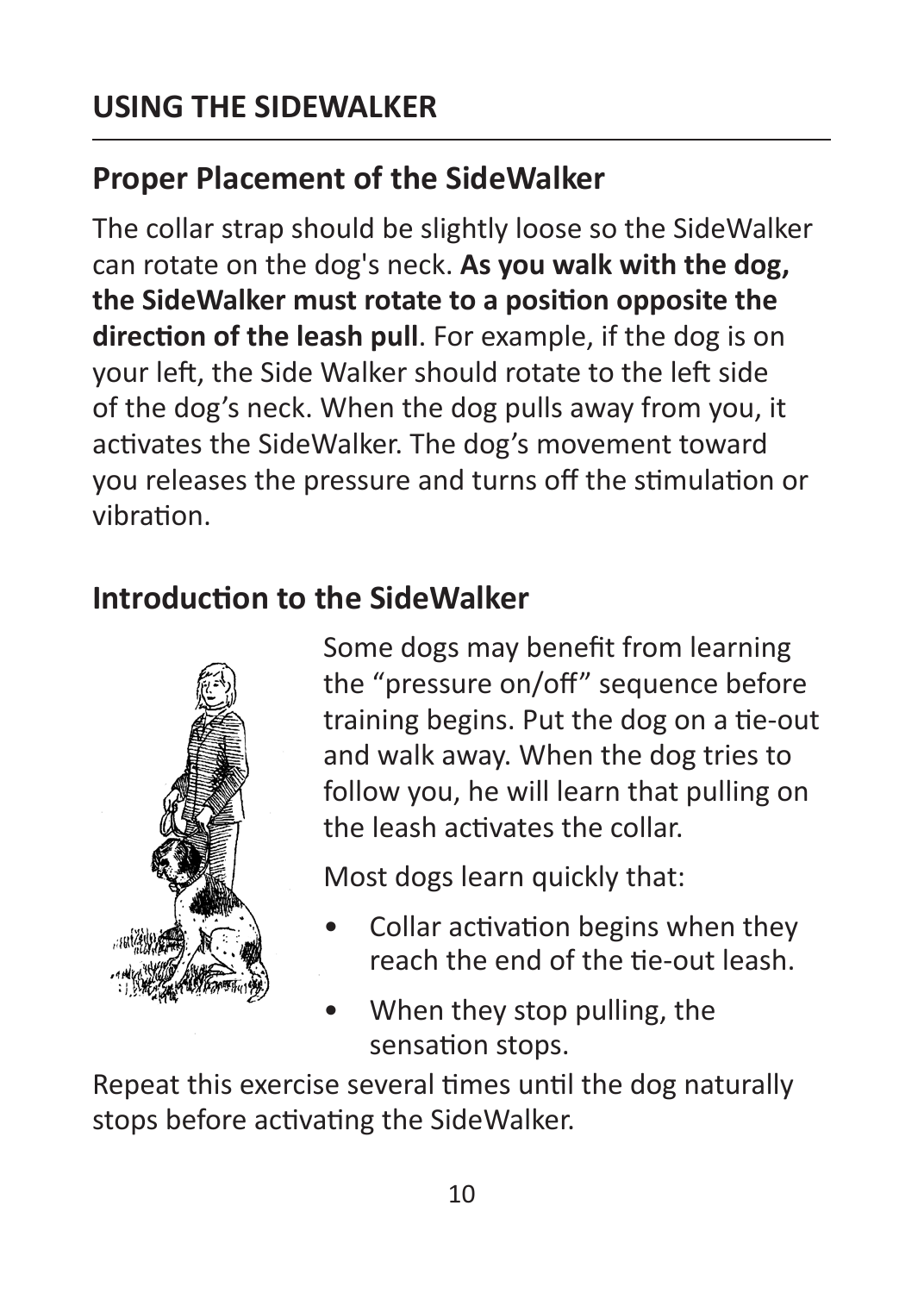## **Traditional Leash Training**

The sensation from the collar combined with leash pressure you initiate will help guide the dog into the desired position. Sometimes you will initiate the leash pressure to signal the dog to return to the proper walking position, and sometimes the dog will self-correct his pulling behavior.



Whether you activate the SideWalker through your actions, or the dog activates the SideWalker independently, the result is the same. The dog will begin to pull less and will respond more quickly to your commands.

#### **TIPS**

Deliver voice commands (such as "heel") in conjunction with the vibration or stimulation. This reinforces the training and helps the dog learn to respond to your voice command when walking without the SideWalker.

If the dog continues to pull while wearing the SideWalker:

- Make sure the SideWalker is charged and turned 'on'. The status light should be green. (Page 4)
- Make sure the contact posts are a good size for the dog's coat. (Page 5)
- Tighten the collar strap slightly and/or adjust the position in relation to the 'D' ring. (Page 8)
- Adjust the SideWalker setting. (Page 6)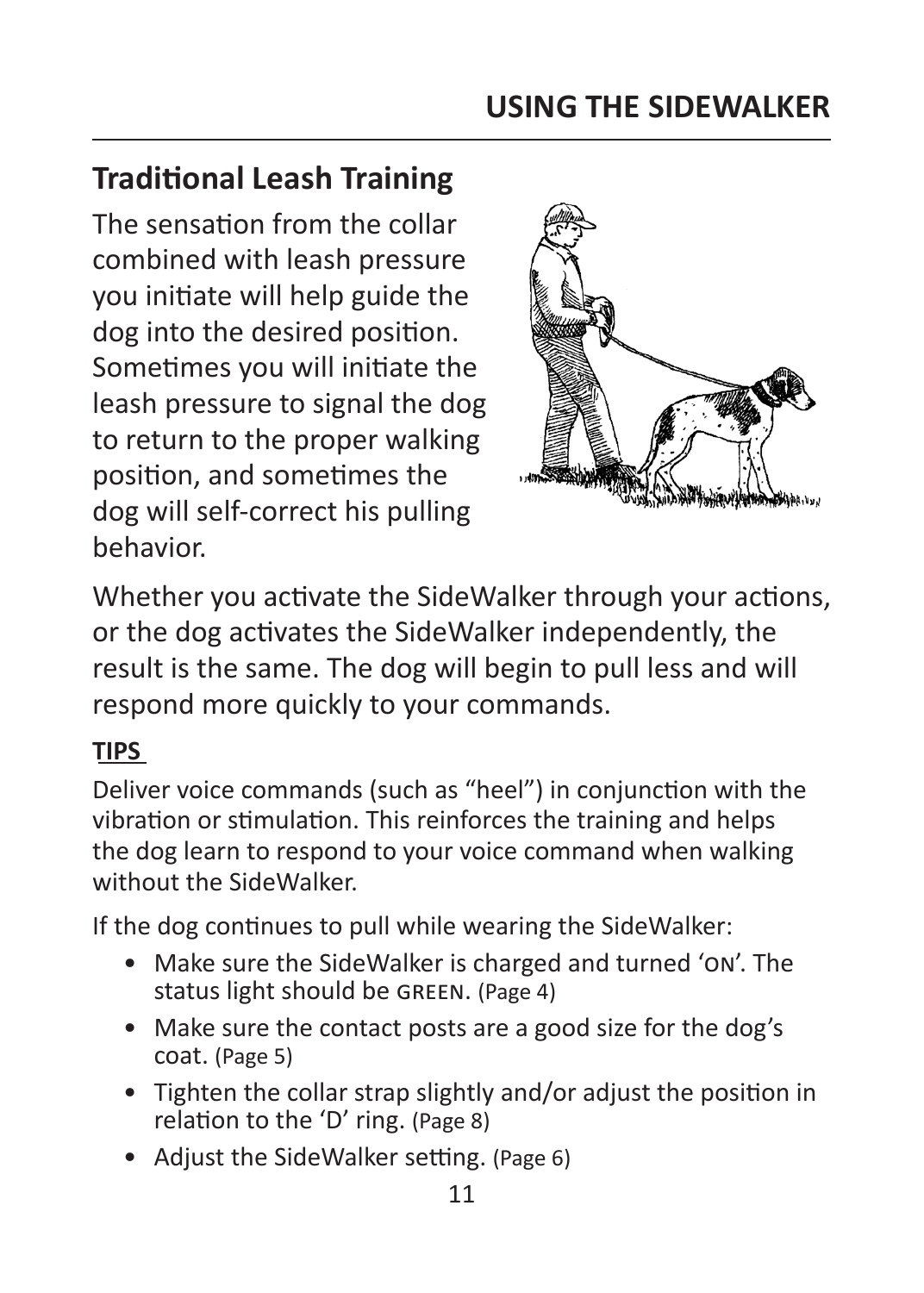## **WARRANTY**

#### **Register your warranty information online** at:

#### **www.dogwatchtrainingproducts.com**

- Warranty Registration must be submitted online within 30 days of purchase or all repairs will be subject to applicable labor and replacement fees.
- If warranty information is not on file, a proof of purchase is required.

#### **WARRANTY**

DogWatch Inc. (the Company), subject to the terms and conditions set forth hereunder, hereby warrants that it will repair or replace at it's own discretion, without charge for parts or labor, the product or any part thereof (other than batteries) which is found to be defective by reason of improper workmanship and/or materials for the warranty period of one (1) year from the original date of purchase. **Warranty claims may be subject to dealer service charges and/or manufacturers shipping and handling charges.** Except for the express warranty stated above, the Company disclaims all express and implied warranties or merchantability or fitness for a particular purpose.

As a condition of this warranty, Customer must:

- **(a)** Complete warranty registration online within 30 days after purchase.
- **(b)** Notify the Company of a claimed defect within the warranty period after the purchase.
- **(c)** Mail product back, insurance and postage prepaid, to: DogWatch, Inc., 10 Michigan Drive, Natick, MA 01760.

The Company's sole responsibility under this warranty will be to repair or replace, at its option, the product or part which DogWatch Inc. determines to be defective. In no event will the Company be liable for any special, indirect, or consequential damages arising out of the purchase or use of the product. In no event shall the Company's liability exceed the purchase price of the product.

#### **For additional information, please visit the website. www.dogwatchtrainingproducts.com**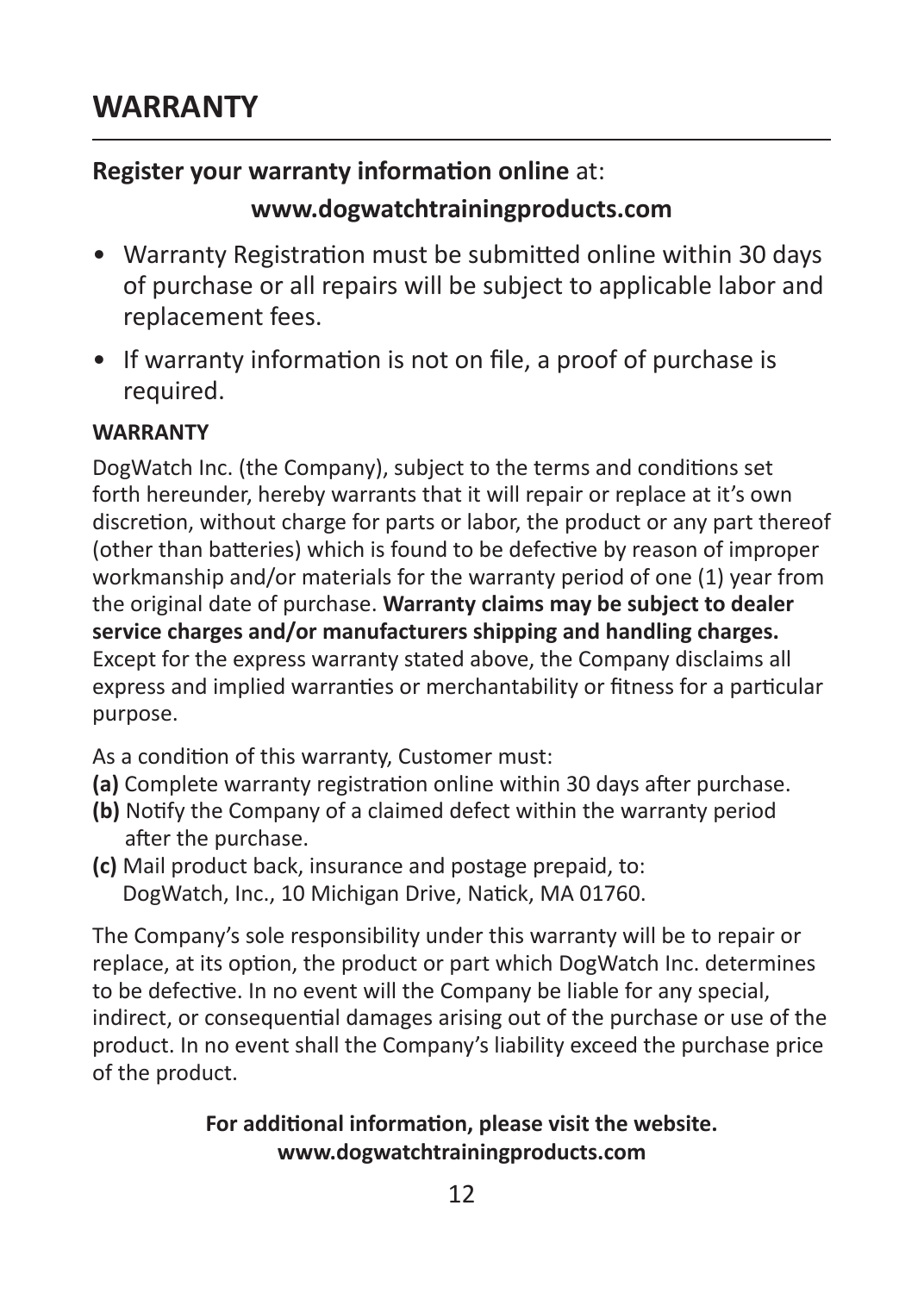#### **Receiver, Battery and Charger Warranty**

DogWatch Inc. provides a 1 year limited warranty from the date of purchase on both parts and labor.

- Warranty does not cover repairs or replacement due to misuse by the owner or dog, improper maintenance or lost units.
- The warranty is void if the unit has been altered or an unauthorized person has attempted repair work.
- Warranty is non-transferable.

#### **Procedure for Repair Work**

- All warranty work must be completed at DogWatch Inc. Return shipping to DogWatch Inc. is owner's responsibility.
- If repair is covered under warranty, the cost for shipping the product back to the customer (ground service) is covered by DogWatch Inc. Expedited shipping service is at owner's expense. If the repair is not covered under warranty, all shipping costs are the owner's responsibility.
- Credit Card information is required prior to service work beginning.
- When returning a unit for repair, include a description of the problem with your name, address, daytime phone number and email address.

#### **Battery Replacement**

Battery replacements can be purchased from DogWatch, Inc.:

**Customer Service 10 Michigan Drive, Natick, MA 01760**

**(800) 793-3436 Monday-Friday, 9am - 5pm EST.**

**email: info@dogwatch.com**